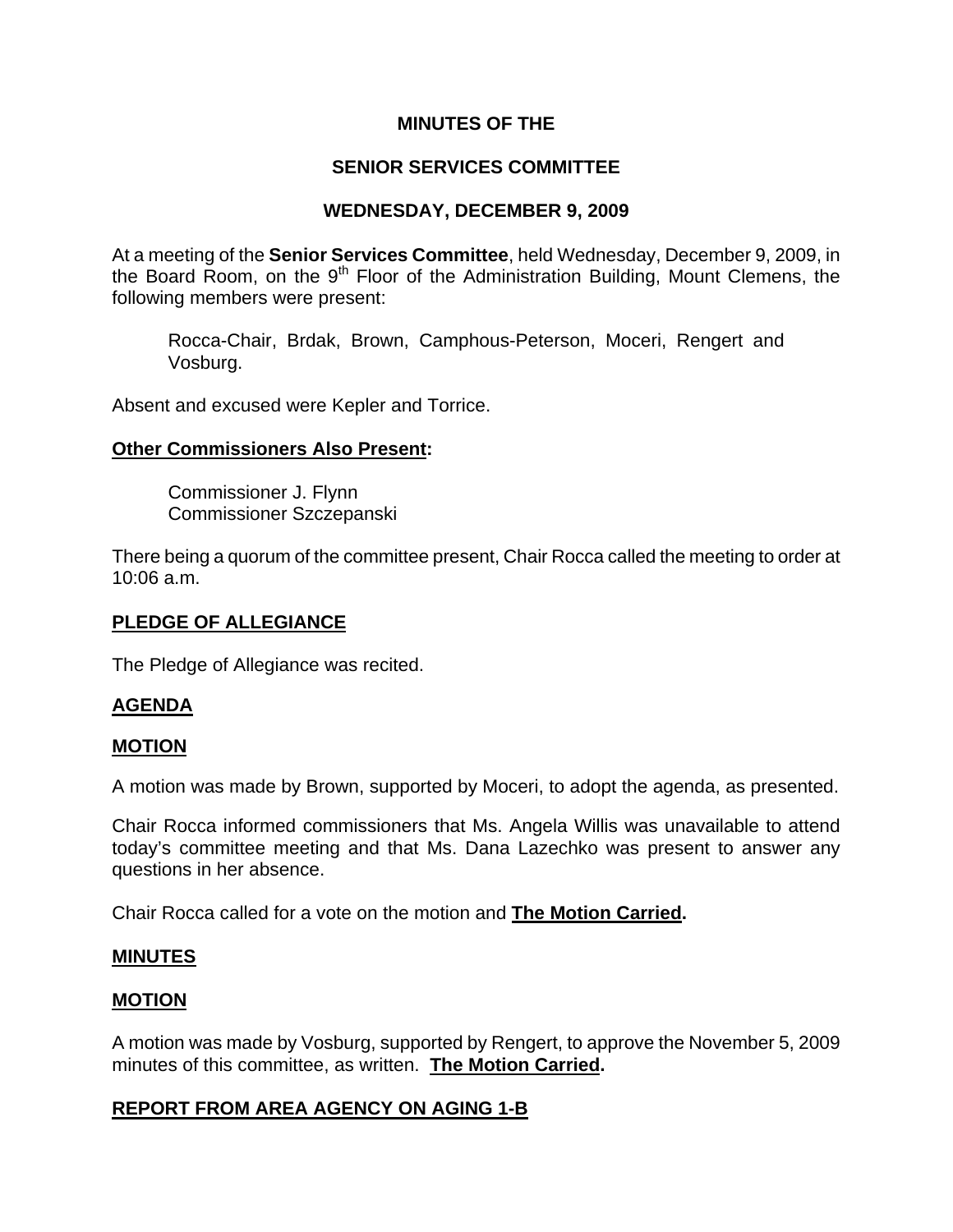#### **MOTION**

A motion was made by Brown, supported by Rengert, to receive and file the report from Area Agency on Aging 1-B.

Ms. Kristin Wilson from Area Agency on Aging (AAA) 1-B briefly overviewed the Professional Development Training Menu - Winter 2010.

The following commissioner spoke: Vosburg.

Chair Rocca called for a vote on the motion and **The Motion Carried.** 

### **PRESENTATION ON MEDICARE D BY JENNY JARVIS, DIRECTOR OF COMMUNICATIONS, AREA AGENCY ON AGING 1-B**

#### **MOTION**

A motion was made by Camphous-Peterson, supported by Moceri, to receive and file the presentation on Medicare D by Jenny Jarvis, Director of Communications, Area Agency on Aging 1-B.

A two-page handout entitled "Medicare 2010 - What to Expect" was distributed.

Ms. Jenny Jarvis, Director of Communications, AAA 1-B gave a short informational presentation that touched on the highlights and the changes that are happening for 2010 on all parts of Medicare.

The following commissioners spoke: Vosburg, Camphous-Peterson and Brown.

Chair Rocca called for a vote on the motion and **The Motion Carried.** 

#### **SENIOR SERVICES DEPARTMENT DIRECTOR'S REPORT**

A copy of the Director's Report, along with a Senior Focus newsletter was distributed.

#### **MOTION**

A motion was made by Moceri, supported by Camphous-Peterson, to receive and file the Senior Services Department Director's Report.

Ms. Dana Lazechko elaborated a bit more on what Ms. Jarvis just spoke about on Medicare D. She then gave an overview of Ms. Willis' report.

The following commissioner spoke: Vosburg.